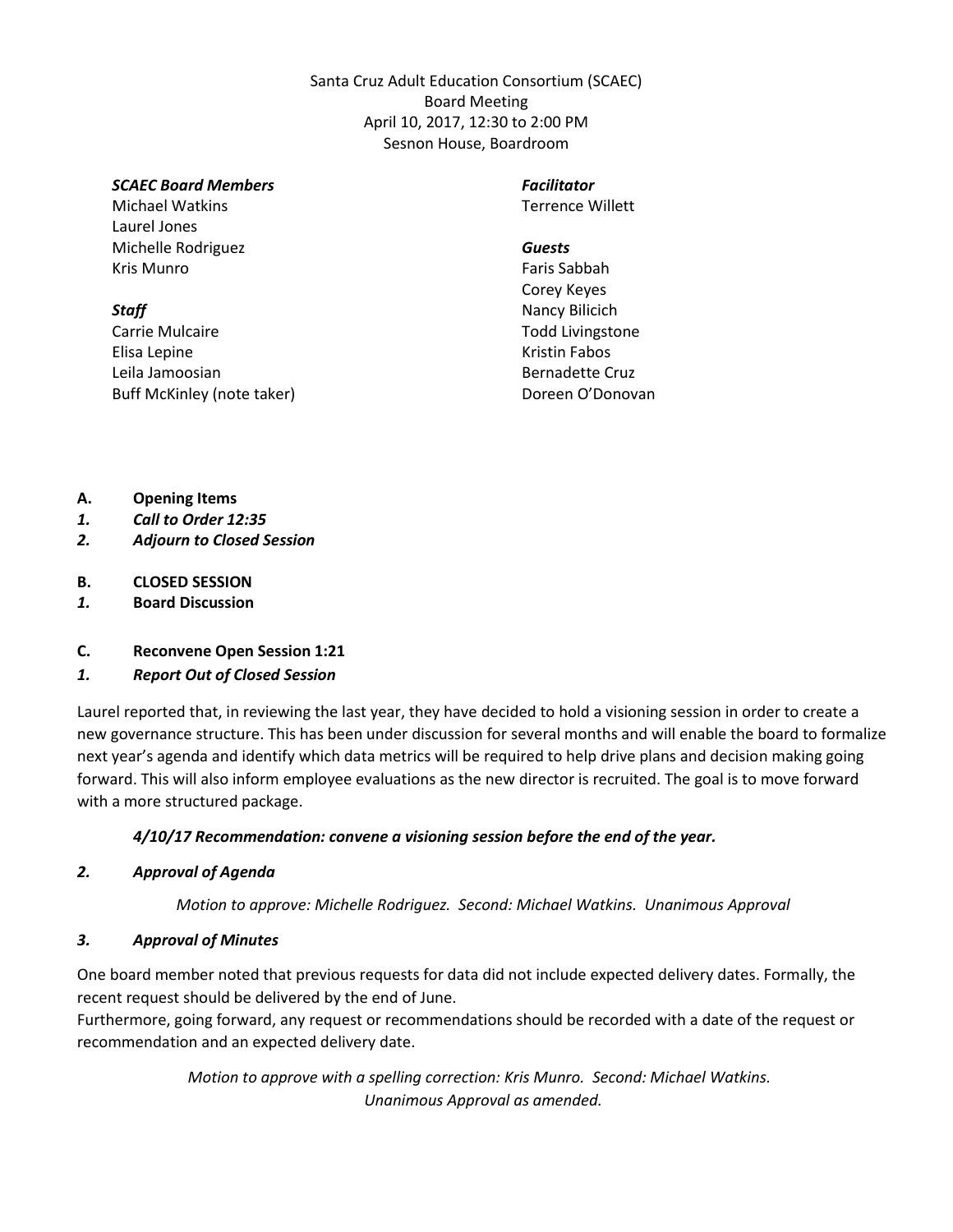# *4. Public Comments (10 minutes)*

In lieu of a written presentation of student success, student Corey Keyes addressed the board with the story of how he turned his life around despite extremely harsh circumstances. He is in the process of acquiring his GED with the assistance and encouragement of WASCAE, and hopes to attend Fire Tech program at Cabrillo with the goal of becoming a firefighter.

## **D. Action Items**

*1.* Consortium Fiscal Administration Declaration (CFAD) FY 2017-18

Following the SWOT analysis presented at the March 27, 2017 board meeting, each of the board members stated their preferences for moving to a direct funded model. Staff presented the board with the language of the CFAD application that includes a rationale section describing how the board arrived at the funding model decision, how grant expenditures would be rolled up, how reports would be certified and reported, any member allocation changes, and a description of how the board arrived at consensus and approval.

A vote to approve means:

- The decision to change to a direct funded model
- Accepting all BOARD REVIEW DRAFT LANGUAGE presented on the form.

## *Motion to approve: Michael Watkins. Second: Kris Munro. Unanimous Approval*

Cabrillo and WASCAE staff will finalized the online form which will be submitted by the May 2, 2017 deadline.

## *1. Reallocation of Cabrillo's remaining \$40,375*

The board decided to hold off on allocating funds for reconvening work groups until after the visioning session which will be in lieu of the May meeting. They agrees to move forward with the allocation for creating the Allied Health bridge classes.

## *Motion to approve reallocation of \$20,500 for Allied Health bridge class creation: Kris Munro. Second: Michael Watkins. Unanimous Approval*

#### **E. Information Items**

# *1. Status update of AEBG Program Director Recruitment*

Terrence reported that recruitment is open and underway. We will be happy to provide a link to the site. So far, four applications have been received and assessed as complete thus far. Recruitment closes early May with anticipated hire over the summer. The board requested creation of a flyer with a link to the application for consortium members could give to potential applicants.

Once recruitment closes, the board will be asked to participate in an electronic 'paper screening' process before the in person interviews. Staff will work with board members' assistants to arrange the schedule for in-person interviews.

Terrance introduced the new Grants Analyst, Doreen O'Donovan, who will be working 20% on AEBG providing technical support for the consortium.

# *2. Governance Study Session - 2017-18 Calendar setting*

Mandatory reporting dates drive much of the calendar. Other dates will be developed during the governance/visioning session.